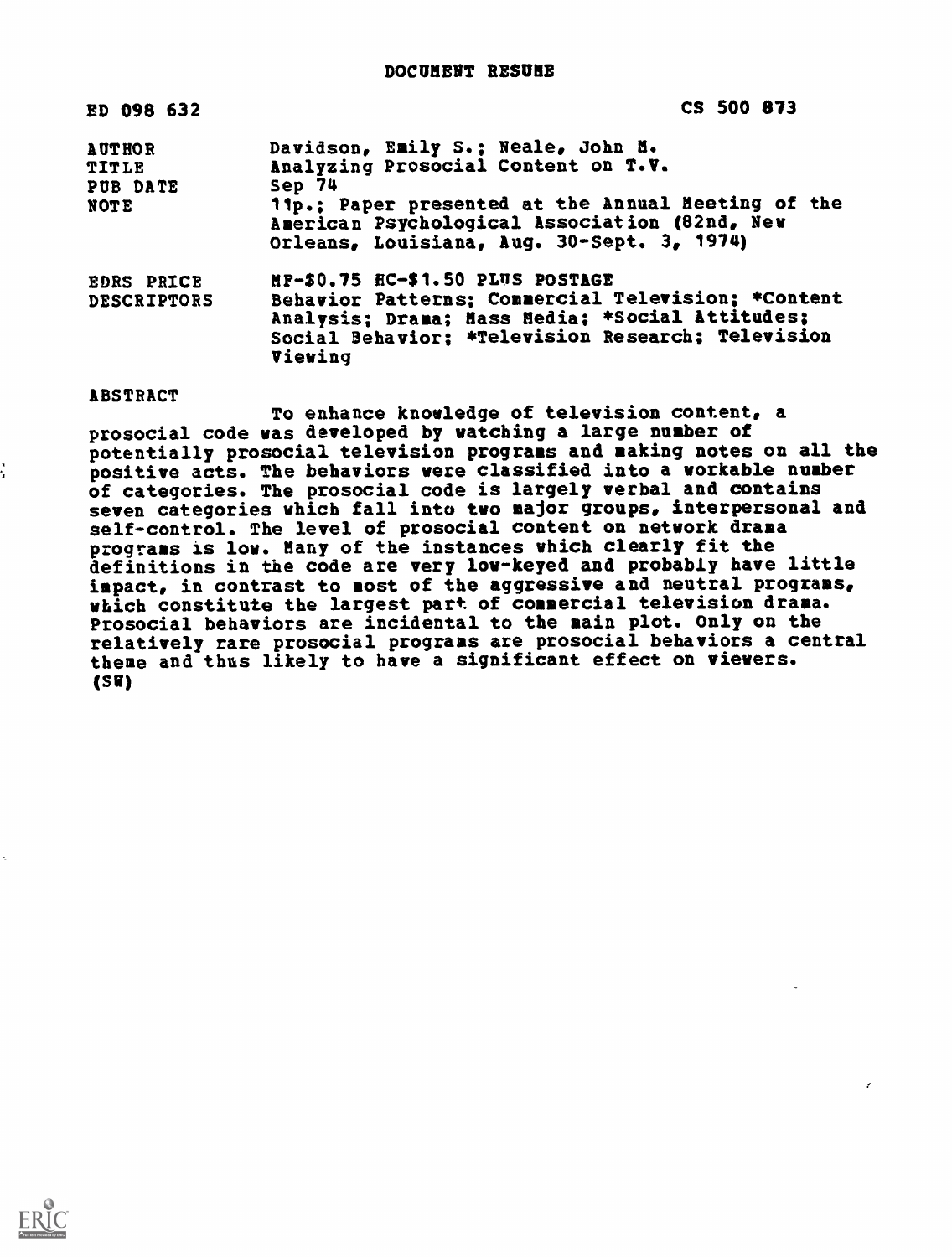4

# ANALYZING PROSOCIAL CONTENT ON T.V.

Emily S. Davidson, Vanderbilt University

### and John M. Neale, State University of New York at Stony Brook

PERMISSION TO REPRODUCE THIS COPY RIGHTED MATERIAL HAS BEEN GRANTED BY



QUIRES PERMISSION OF THE COPYRIGHT<br>OWNER

Paper presented at the Annual Meeting of the American Psychological Assn. (82nd, New Orleans, August 30, 1974-September 3, 1974)

500 873 ERIC

 $\overline{\phantom{a}}$ 

Ÿ,

 $\overline{\phantom{a}}$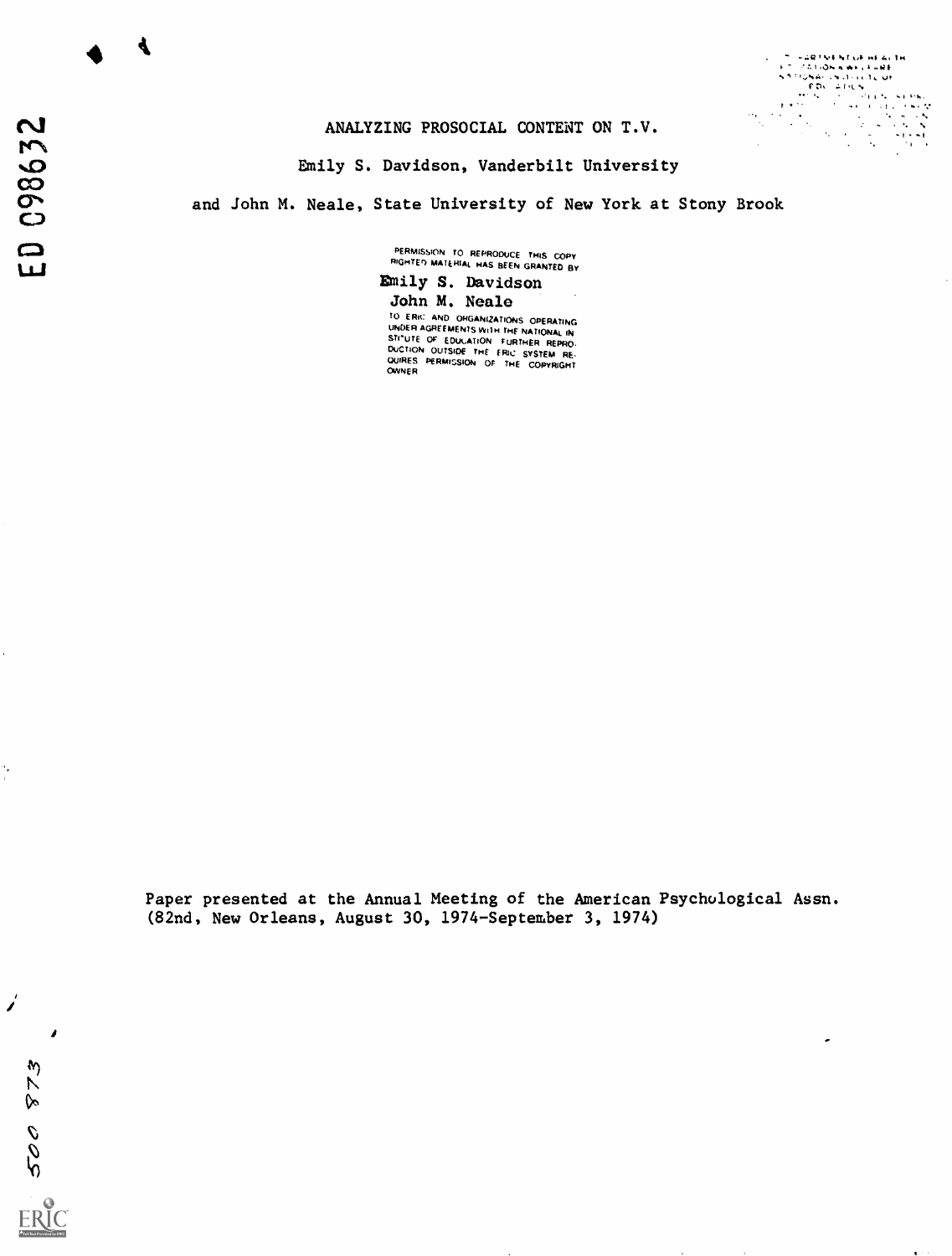

ANALYZ (NC PROSOCIAL CONTENT ON T.V.

Emily S. Davidson, Vanderbilt University

and John M. Neale, State University of New York at Stony Brook

Paper presented at the Atmual Meeting of the American Psychological Assn. (82nd, Orloans, August 30, 1974-September 3, 1974)

 $\ddot{\phantom{a}}$ 

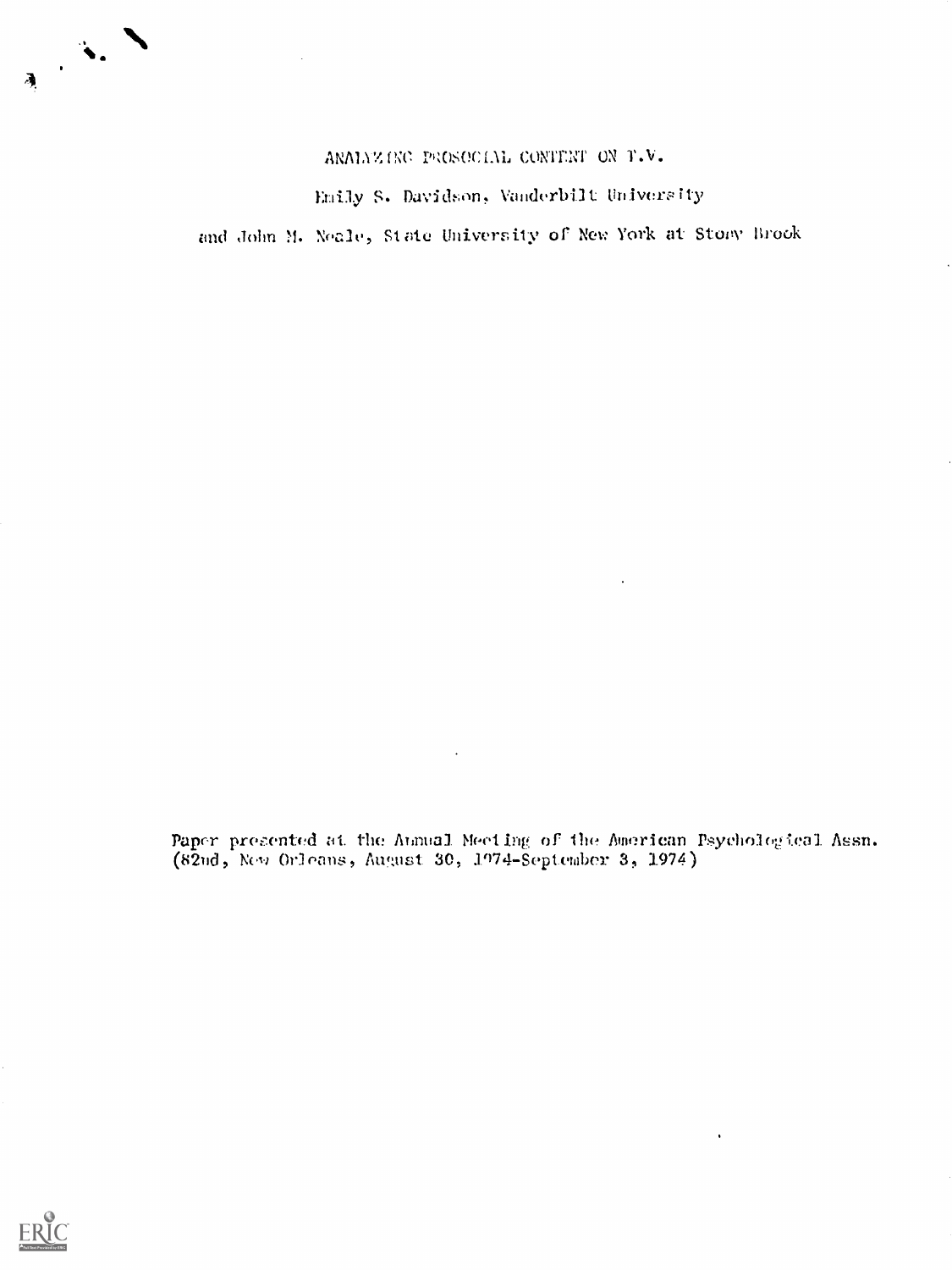For many years social scientists and others have been observing the amcunt of aggression on commercial television. In the last several years, George Gerbuer at the Annenberg School of Communications has been very systematically counting aggressive instances and has provided an on-going assessment of violence on television. However, little attention has been paid to positive behavior on television. The pro-social code I'm describing today is an attempt to fill that gap in our knowledge of television content.

The first step in development of the code was simply to watch a large number of petentially pro-social television programs and make notes on all the positive acts. After having observed a number of different types of programs, we began to classify the behaviors into a workable number of categories. In addition, we added several categories for which wellestablished research paradigms exist, notably delay of gratification/task persistance, resistance to temptation, and sharing. The result was a total of eleven categories (the categories will be described more fully in a mement). As this very tentative code was used, we collapsed three categories, sharing, helping, and cooperation, into one--altruism.  $\Lambda$ fourth, friendliness and display of affection was dropped all together, in large part because virtually every act on television which is nct overtly anti-social can be coded in this way.

At this point we realized that our code could not be comprehensive-some obviously positive acts occur which do not fit our existing code, yet do not occur often enough to warrent separate categories--the occasional program about ecology is one example, many of the Oriental philosophy parts of Kung Fu are another. In spite of these deficiencies, I think that most of the positive behaviors on commercial television do get counted. Thus, our code is considerably broader in scope than current aggression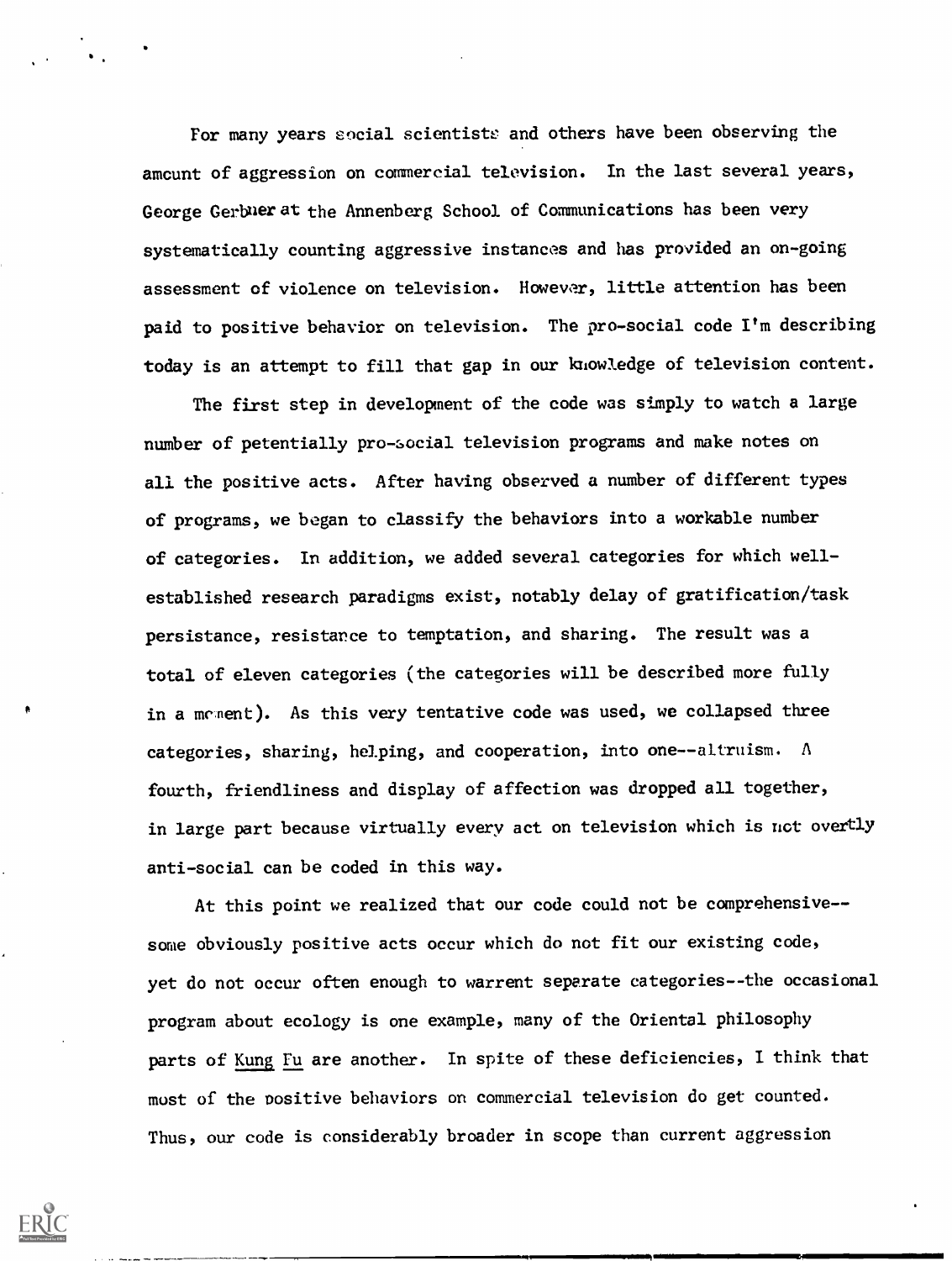codes, which include only physical aggression, but do not include other anti-social, but non-violent behaviors, such as blackmail, cheating, burglary, etc.

In part because this code is more comprehensive than aggression codes, we find that it must be more complex. Many behaviors could be coded in one of several ways, and the code must include instructions which will handle these problems. An additional difference between pro-social acts and aggression, however, concerns the nature of the . its themselves. Aggression is usually action-oriented and quite unmis Nable--the observer rarely has to determine if injury is intended or not. Aggression is rarely verbal, and when it is, it is usually quite explicit--"If you don't have the money in two hours, I'm going to kill ycu."

Pro-social behavior, on the other hand, is largely verbal, and the coder must consider the intent of the speaker. For example, on the Mary Tyler Moore Show, Mary informs Murray, a co-worker, of the latest crisis in her life. Murray says, "That's too bad"--without looking up from his work. This probably would not be coded as sympathy, but if Murray had looked up and said the same thing in a different tone of voice it would have been coded. The differences between the two acts are subtle, and difficult to define, other than by example.

Because of the subtlety and complexity of coding pro-social behavior, training raters is an extensive process. After studying the coding manual, which gives detailed descriptions of each category, and examples, the coder views and codes a special 1/2 hour program consisting of 12 two-minute segments drawn from a variety of commercial programs. These segments have been selected so that examples of every category appear, including examples of difficult discriminations. This special tape is followed by coding

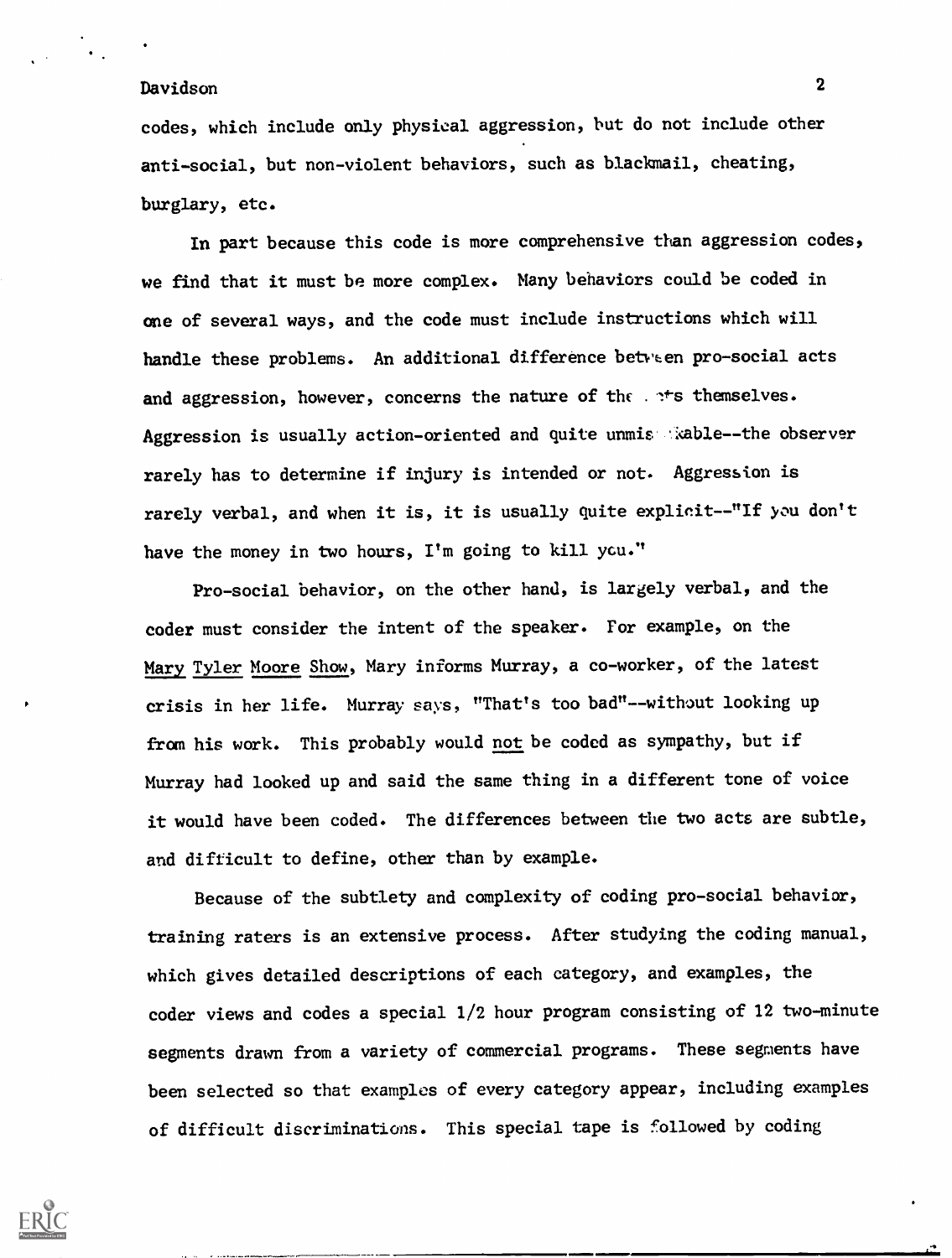of six 1/2 hour programs.

Initial resting of the code on a small sample of programs indicates a satisfactory overall correlation between two coders of .97. Individual categories correlate less well--very low frequency categories such as resistance to temptation are not at all reliable, while altruism at .91 and control of aggression at .94 are almost at the level of the overall code.

The pro-social code now contains seven categories. The pro-social categories appear to fall into two major groups, interpersonal and selfcontrol. The interpersonal group includes four categories: altruism, sympathy, explaining feelings of self or others, and reparation for bad behavior. The self-control group includes delay of gratification/task persistance, control of aggression, and resistance to temptation.

Altruism is defined as sharing, helping, and cooperation involving humans or animals. We had originally separated altruism into three categories, but found that they overlapped considerably, and so collapsed them. This category thus includes the gift or loan of one's own possessions, and a wide variety of helping behaviors, such as some kind of physical assistance, and especially giving specific advice. It does not include role behaviors, i.e., behaviors that are accomplished in the normal conduct of an occupational or social role. Thus, a doctor working in a hospital, taking care of patients, is not seen as altruistic. However, if he goes beyond his role demands, his behavior is coded--doing volunteer work in a free clinic, stopping at the scene of an accident, going to a patient's house to provide service. Because of this restriction, some of the professional shows, programs about lawyers, doctors, and teachers, are sometimes low in altruism. In many of them, however, the lead characters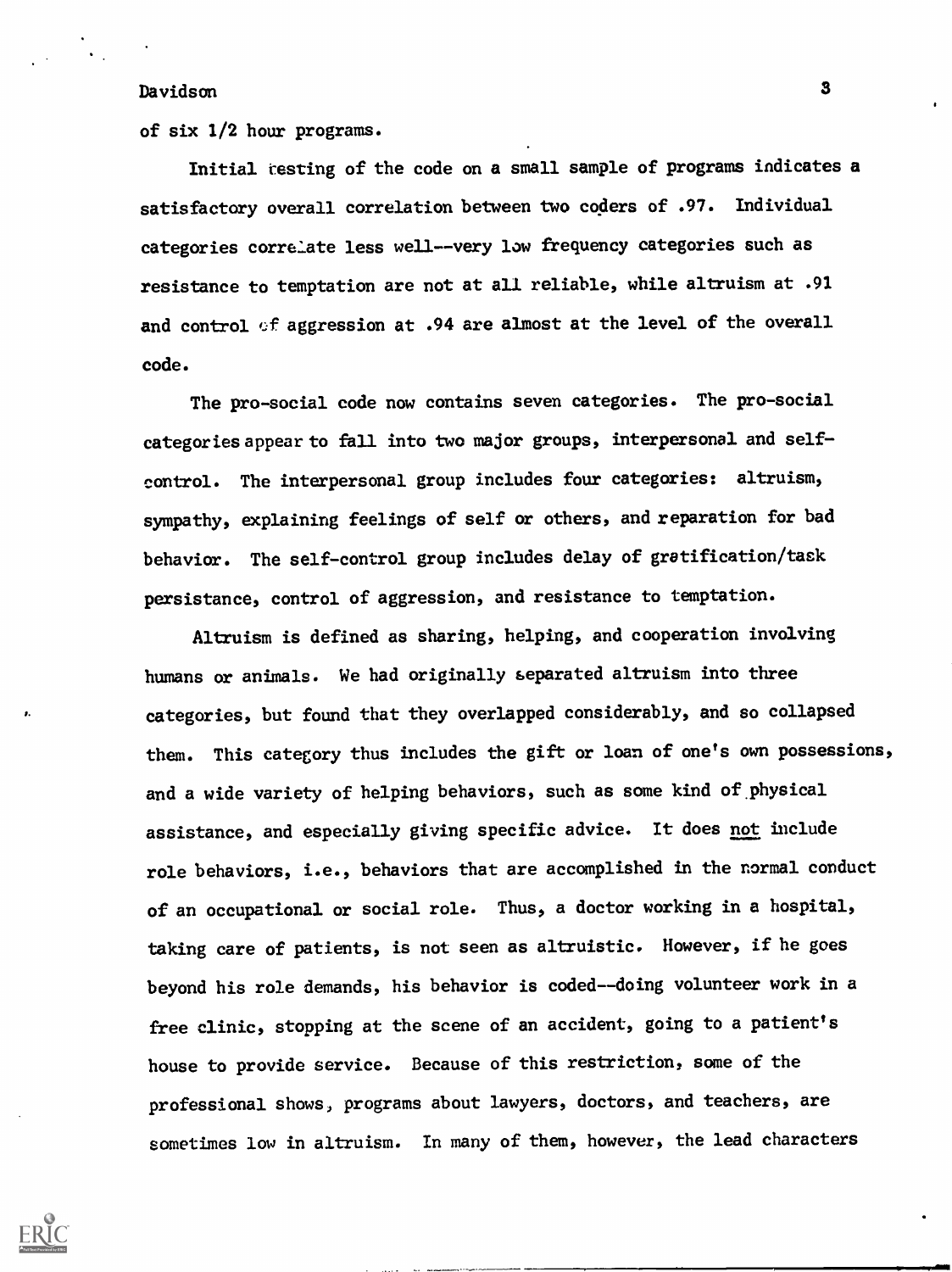do go beyond their roles quite frequently; Marcus Welby is an obvious example.

Sympathy, the second interpersonal category, is defined as "a verbal or behavioral expression of concern for others and their problems." This category is one of the most frequently coded, on all types of programs. It can include expressing concern directly to the person himself, or talking about that person with others. Medical programs which have coded low on altruism because the helping is role behavior will sometimes code highly in this category; the doctor becomes emotionally involved with the patient. Sympathy often accompanies other pro-social behaviors such as altruism; in those cases, only the altruism is coded.

The third category is explaining feelings of self or others, defined as "statements to another person explaining the feelings, thinking, or action of self or others with the intent of effecting positive outcome..." In one episode of Room 222, for example, a very bright 12-year-old boy is placed in senior high school. He tries to take part in every activity, both social and athletic, but he's too young to be successful at very many of these activities. Finally, he explains to his teacher that he is trying to prove himself with his fellow students. In some children's programs, like Fat Albert and the Cosby Kids and Misterogers' Neighborhood, a narrator will speak directly to the audience about why people behave as they do; in most cases, these statements are also coded as explaining feelings.

The last interpersonal category is reparation for bad behavior. This category includes attempts to repair physical damage of some kind, admission of a mistake and/or apology, or attempts to insure that the wrong-doing will be eliminated or reduced (for example, an alcoholic going to AA). Characters on crime dramas are rarely repentent; when someone or a crime drama is coded for reparation for bad behavior, it is usually a good guy, apologizing for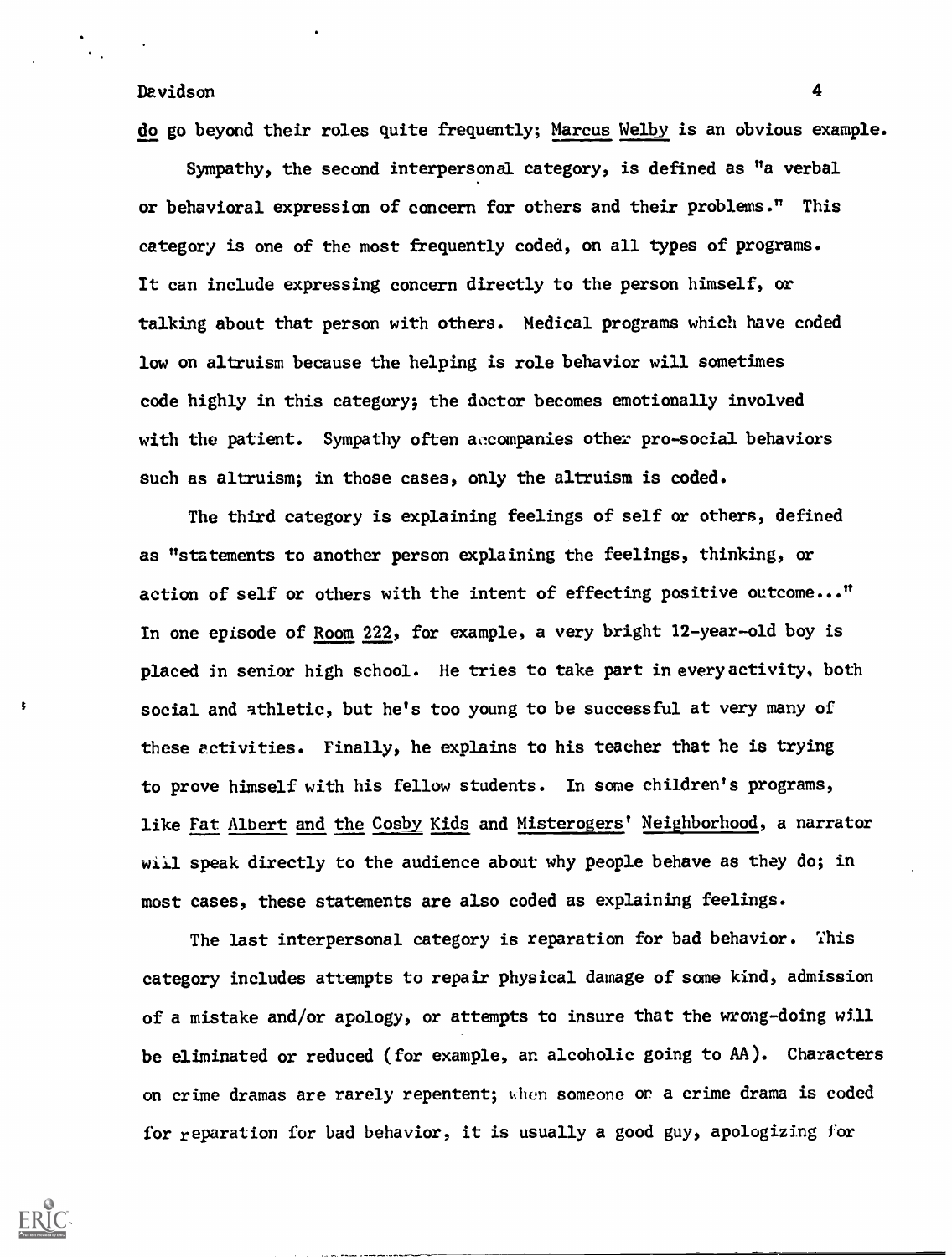a mistake, or for insults or insensitivity. On medical shows, reparation is usually by the guest star, at the end of the program. Most of these episodes focus on the stubborness of the guest star, who wants to do something contrary to the doctor's  $w = 3s$ ; at the end of the show, he realizes that the doctor was right all along, and says so.

The first self-control category is delay of gratification/task persistance. Delay of gratification is defined as "postponing or foregoing completely a less-valued product, reward, or situation in order to achieve a potential more-valued product, reward, or situation." This category was included because of the well-defined research paradigm in the psychological literature; we had hoped to be able to iden ify programs most likely to increase delay of gratification as measured by this paradigm. Perhaps we could do this, if these behaviors occurred, but unfortunately they do not. Rather, the behaviors coded in this category are more likely to be task persistance, defined as "action or statements pertaining to spending additional time or effort on a task so that a goal may be reached or a product made better." In fact, task persistance is also rarely coded: Horatio Alger is not the standard TV hero.

Control of aggression, the second self-control category, is defined as "non-aggressive acts or statements which serve to eliminate or prevent aggression by self or others toward humans or animals." This category includes alternatives to aggression, as well as attempts to stop threatened aggression. Although it is theoretically possible for a program to code high on control of aggression and low on aggression, most programs which contain control of aggression are also high in aggression. A typical instance of contol of aggression would involve one character threatening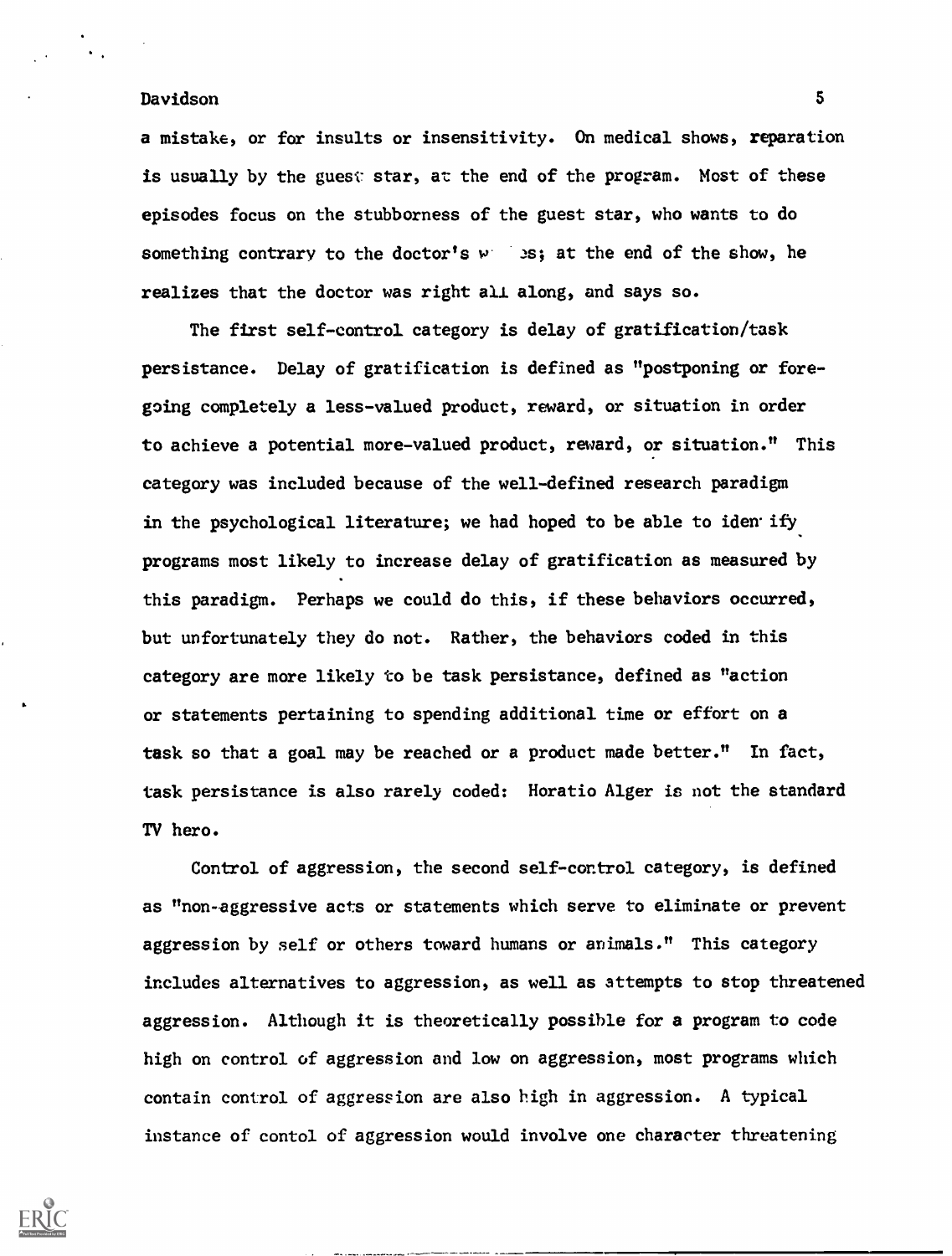aggression, and a second character persuading the first not to aggress. In this case, the threat would be coded as one instance of aggression, and the persuasion as one instance of control of aggression. This category is also rarely coded; a series which is consistently pro-social may occassionally have an episode which deals explicitly with how to handle aggression. The category is otherwise largely unused.

The final category in the self-control group is resistance to temptation, defined as "withstanding the temptation to engage in behaviors generally prohibited by society, which may be prohibited in the film explicitly or implicitly." It also includes statements that a particular behavior is wrong, or an attempt by another person to prevent the commission of a prohibited act. Most instances of resistance to temptation are of the latter type: one character tries to stop another character from doing something, which the second character then does anyway. Although illegal acts are clearly within the class of prohibited behaviors, most coded instances of resistance to temptation refer to behaviors which are immoral, or, at the least, not very nice, but not illegal, for example, cheating or playing nasty practical jokes.

Since the pro-social code was developed, we have also begun to code aggression, defined as "the use of force, threat of force, or intent of force against another person or animal, with the intent or willingness to injure." It includes hitting, shooting, knifing, poisoning, and similar kinds of actions. Correlations between two coders is quite high, at .97.

The code seems to be adequate for classifying programs as neutral, aggressive, or pro-social. Over the course of this last summer, I had the opportunity to have coders work on a large number of programs, as part of a larger project being run by Dr. Robert Liebert and Dr. Rita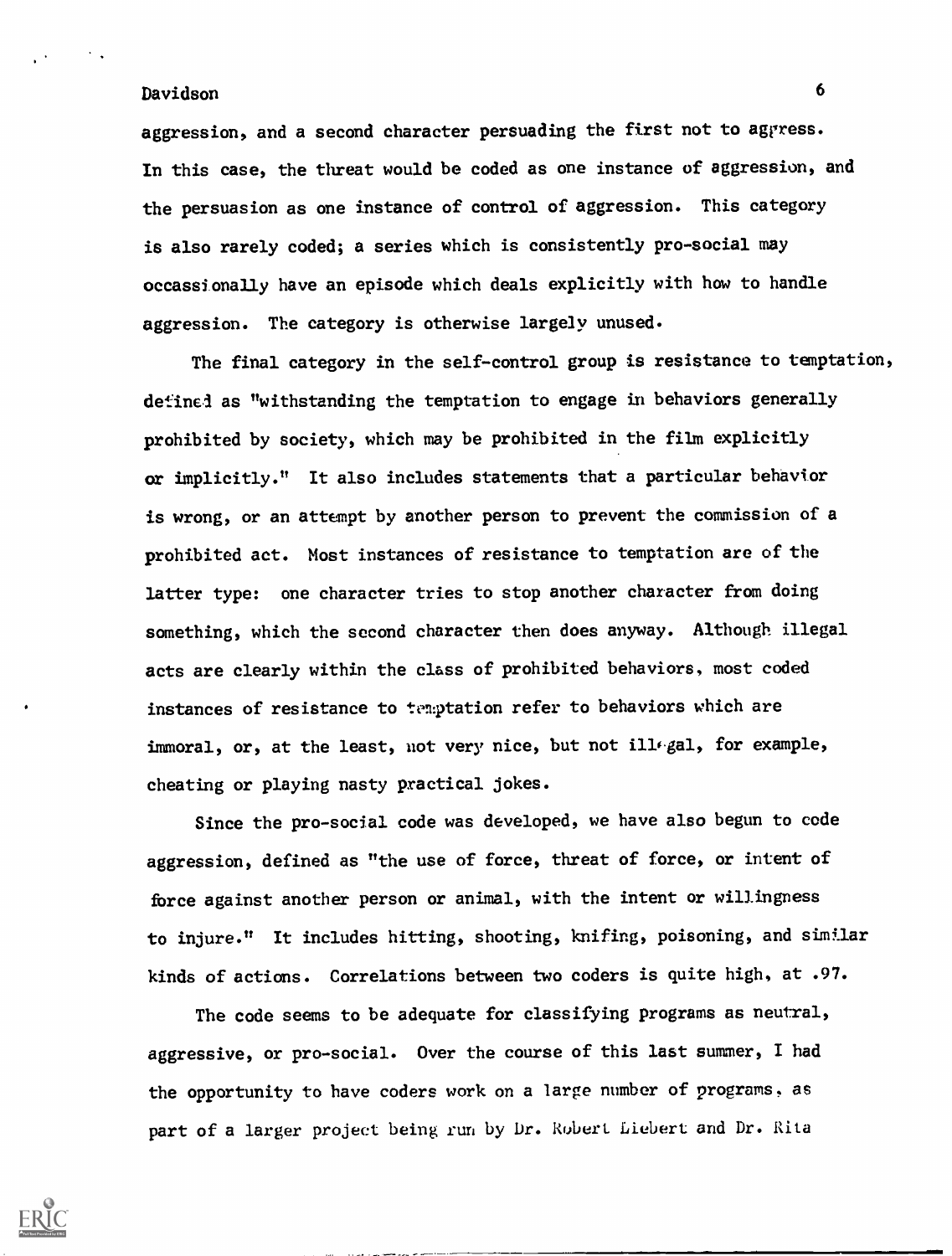Poulos, of the Media Action Research Center. The goal was to produce a large number of hours of programming which could be clearly classified as highly pro-social, containing of 14 or more pro-social acts, and fewer than 2 aggressive acts, highly aggressive, containing 6 or more aggressive acts, and fewer than 14 pro-social acts, or neutral, containing fewer than 2 aggressive or 14 pro-social acts. We also had to develop a fourth group of programs, unclassified, consisting of programs which were too high in both pro-social and aggressive to be clearly placed in any category.

Because we had particular goals in mind, our selection of programs was not random; however, I believe that it is representative. We attempted to get a wide variety of programs, and did not systematically eliminate any type of program at the beginning of the project. Later, as the nature of the programs became clear, we were more selective. Several series, for example, Bonanza and Kung Fu, consistently fell into the unclassified group; after three or four episodes were coded, no further efforts were made to obtain these programs. As we began to reach our goal on aggressive programs, we became selective in our choice of programs, trying to get episodes from series we had not yet used. I think that the statements I'm making about program types are fairly accurate, although certainly they should be confirmed by coding a random selection of programs, or all the drama programs in one week, as Gerbner does.

The aggressive category, as we expected, was the easiest to fill. We had hoped to obtain a variety of types of programs and had little difficulty in balancing hour versus half-hour programs, children's versus adult programs. Almost all the cartoons we coded fell into this classification-and most have very little pro-social behavior of any kind. In adult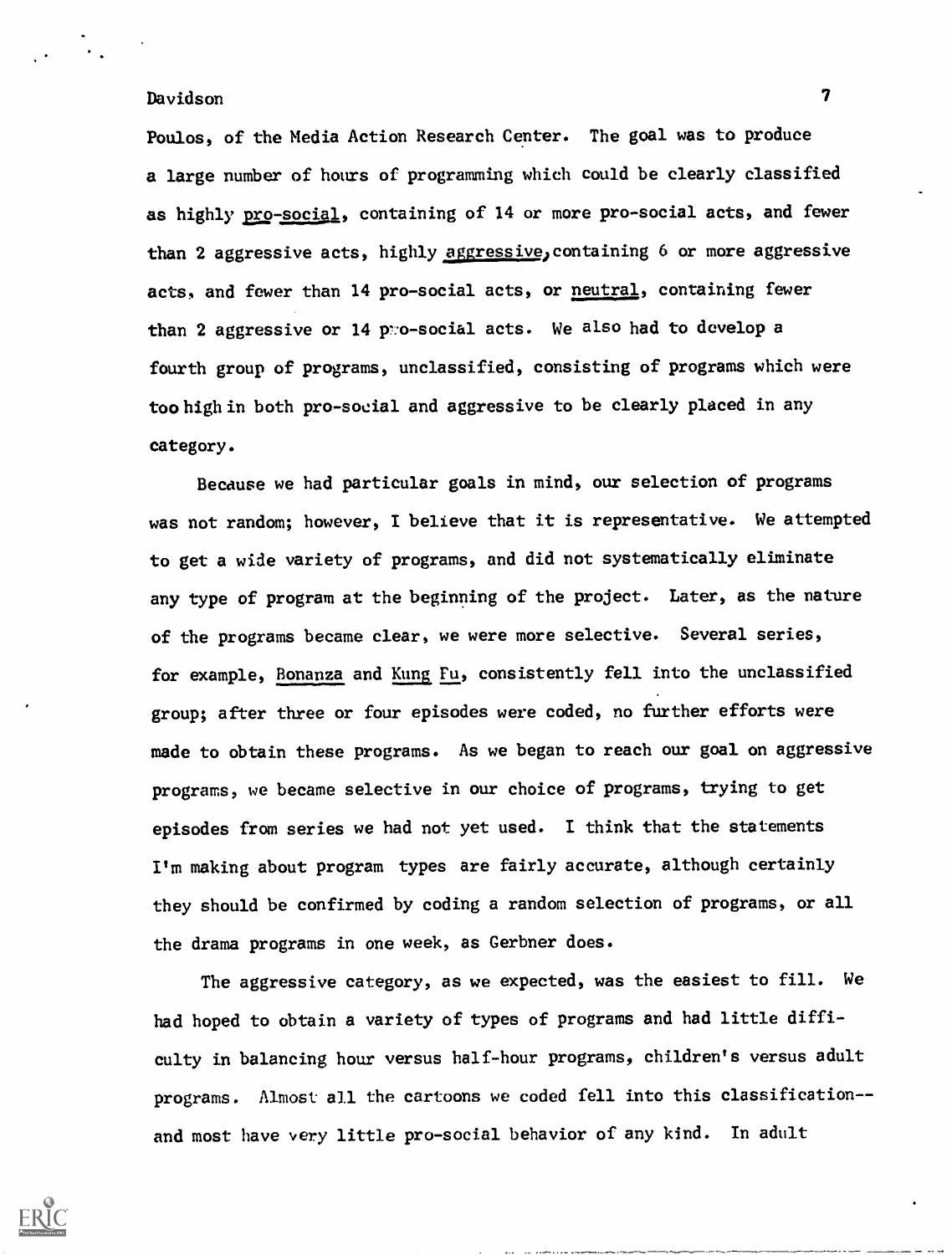programming, also as we might expect, most of the Westerns, private detective shows, and police shows fell into this category. There is somewhat more pro-social behavior in these programs (still low aecause of the way we defined "aggressive programming") consisting largely of sympathy and concern for others, in this case, the others usually being the victims of aggression. In spite of the very high level of aggression, control of aggression is very rare--there is rarely any attempt to stop aggression, or any indication that it is wrong. In fact, all of the self-control categories are rarely coded in these programs.

It was also quite easy to find all the neutral programs we needed, but considerably more difficult to balance them for types of programs. Almost all the situation comedies are represented here, as well as the comtemporary comedies (All in the Family, Sanford and Son, Maude, etc.) but virtually no other types of programs. Occasionally, a usually pro-social hour program will fall into this category, for example, The Waltons or one of the medical programs. Again, of the pro-social behaviors which do occur, sympathy and altruism are most common.

Our other major category, of course, was pro-social programs--and we ran into serious difficulty. At one point, toward the end of the summer, we had over 60 hours of aggressive programs, about 50 of neutral, and less than 25 of pro-social. Of those programs, most are 1/2 hour situation comedies; there are relatively few hour pro-social programs--the major one, of course, being The Waltons, which provided some variety to the prosocial group. We had expected the medical programs also to be quite high in pro-social behavior, but they are less consistent. A large number of the episodes we coded dealt with reorganizing the hospital or some kind of intra-staff conflict, or had some aggression.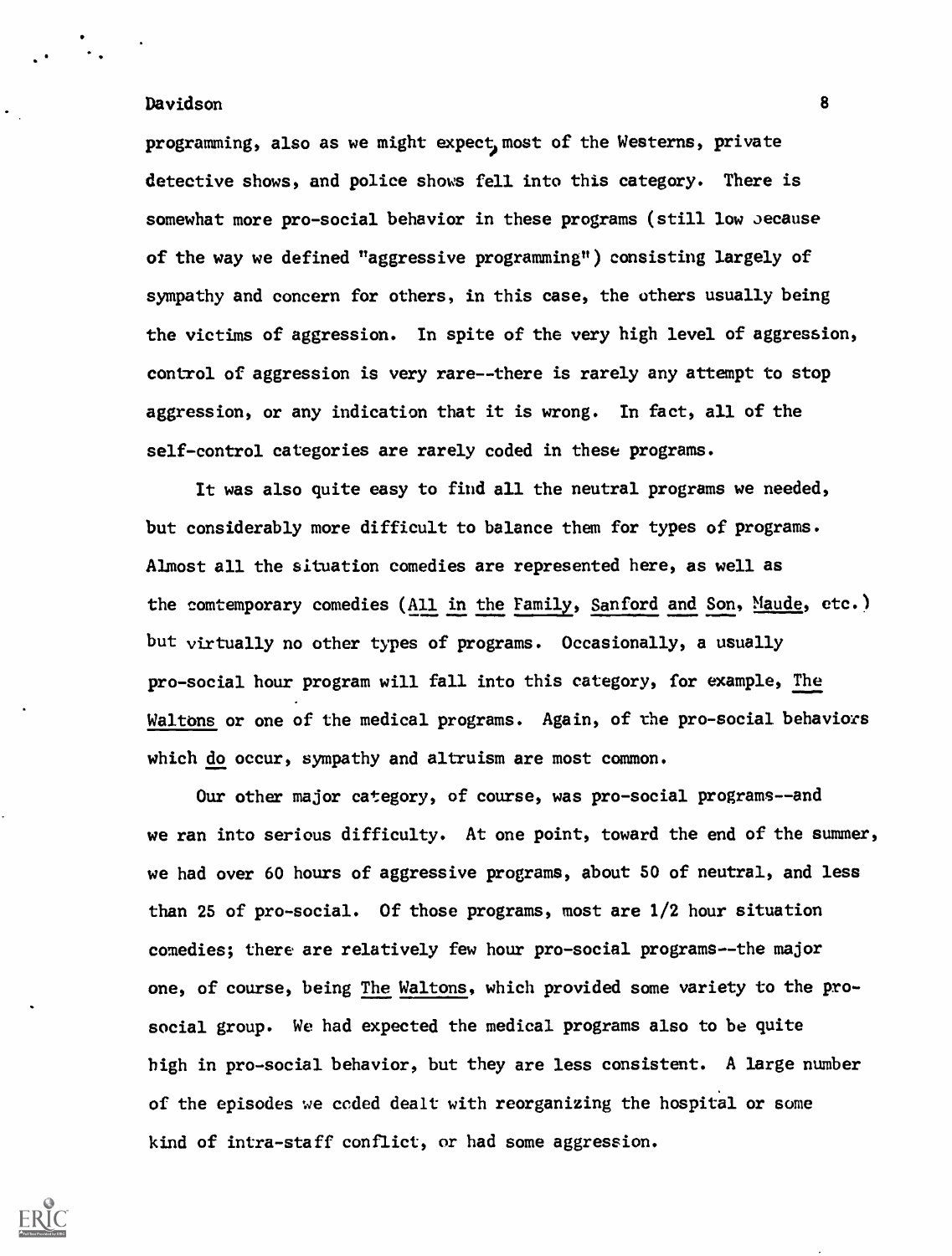$\mathcal{L} = \frac{1}{2} \sum_{i=1}^{n} \frac{1}{2} \sum_{i=1}^{n} \frac{1}{2} \sum_{i=1}^{n} \frac{1}{2} \sum_{i=1}^{n} \frac{1}{2} \sum_{i=1}^{n} \frac{1}{2} \sum_{i=1}^{n} \frac{1}{2} \sum_{i=1}^{n} \frac{1}{2} \sum_{i=1}^{n} \frac{1}{2} \sum_{i=1}^{n} \frac{1}{2} \sum_{i=1}^{n} \frac{1}{2} \sum_{i=1}^{n} \frac{1}{2} \sum_{i=1}^{n} \frac{1}{2} \sum$ 

All of the interpersonal behaviors occur frequently in pro-social programs, especially the serious or semi-serious programs. Explaining feelings, for example, codes very high on The Waltons, and Room 222.

The self-control categories are more highly represented here than anywhere else, but still less than interpersonal behaviors. When these behaviors do occur, they are usually the theme of the entire program. Control of aggression, as I noted before, is a very low frequency behavior, Kung Fu is the program which I expected to be high in this category, but the nature of the program has changed. Originally Caine, the star, would attempt to solve diffcult situations using non-violent means, and would talk a lot about the evils of aggression. Of course, this never worked and in the end he had to beat people anyway, but there was a lot of control of aggression during the first part of the show. The episodes I have seen in the last several mouths don't even contain these unsuccessful attempts at control of aggression. Resistance to temptation also is an infrequent behavior on television; temptation is given into as rapidly as possible. The rest of the program then focuses on the difficulties the character gets into. This format has one advantage as far as coding is concerned--it increases the reparation for bad behavior.

The final group, those that could not be classified into any of the three major categories, are in some ways the most interesting. Into this category fell the essentially neutral situation comedies with a few aggressive incidents. These aggressive instances were rarely major events, and almost never relevant to the plot. An even larger number of programs in this category are action-adventures and Westerns. The usual situation is that the star of the show is either already personally involved or becomes personally involved with someone in trouble, either as victim or